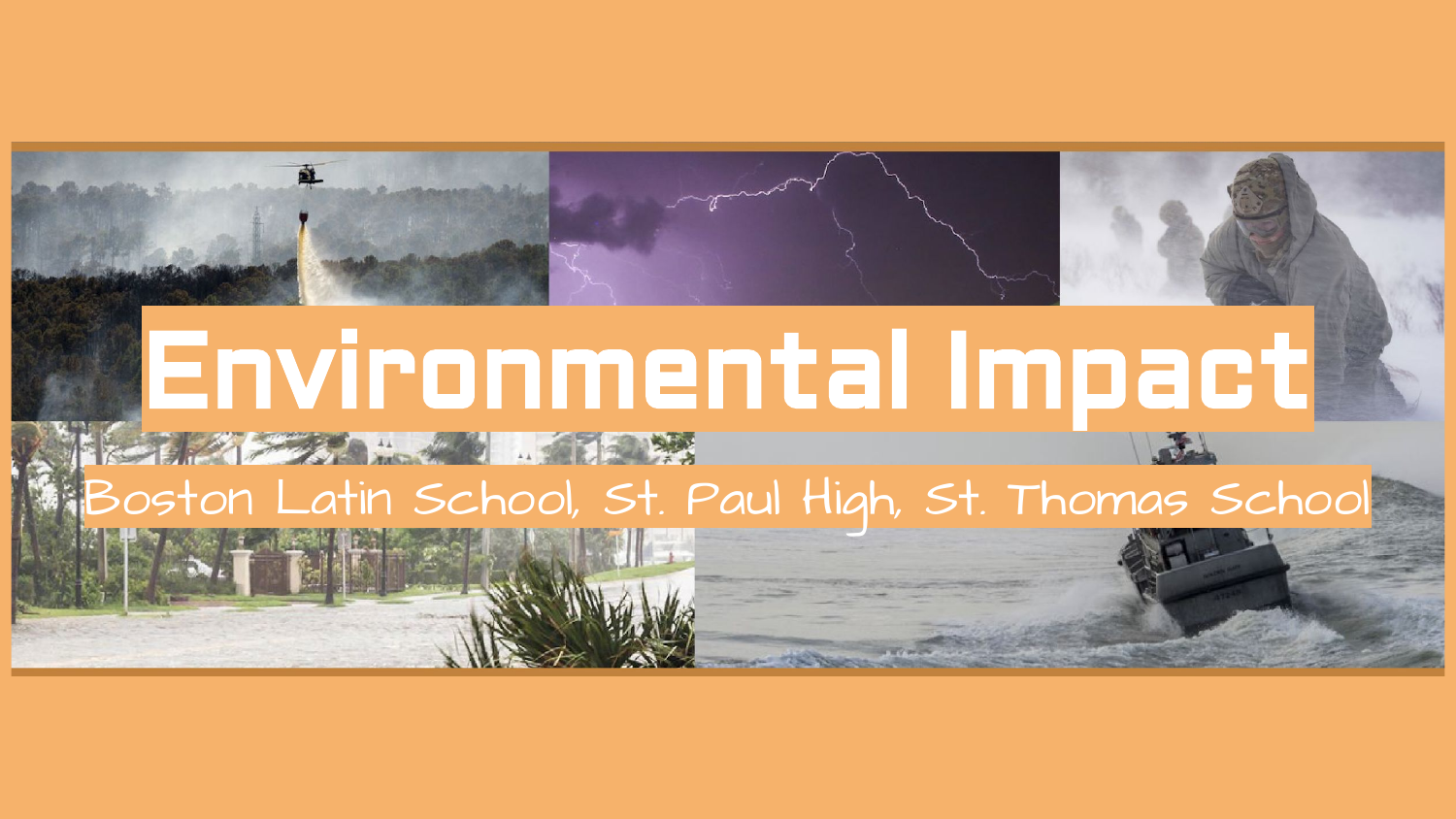## **Climate Change**

Boston Latin School Massachusetts, USA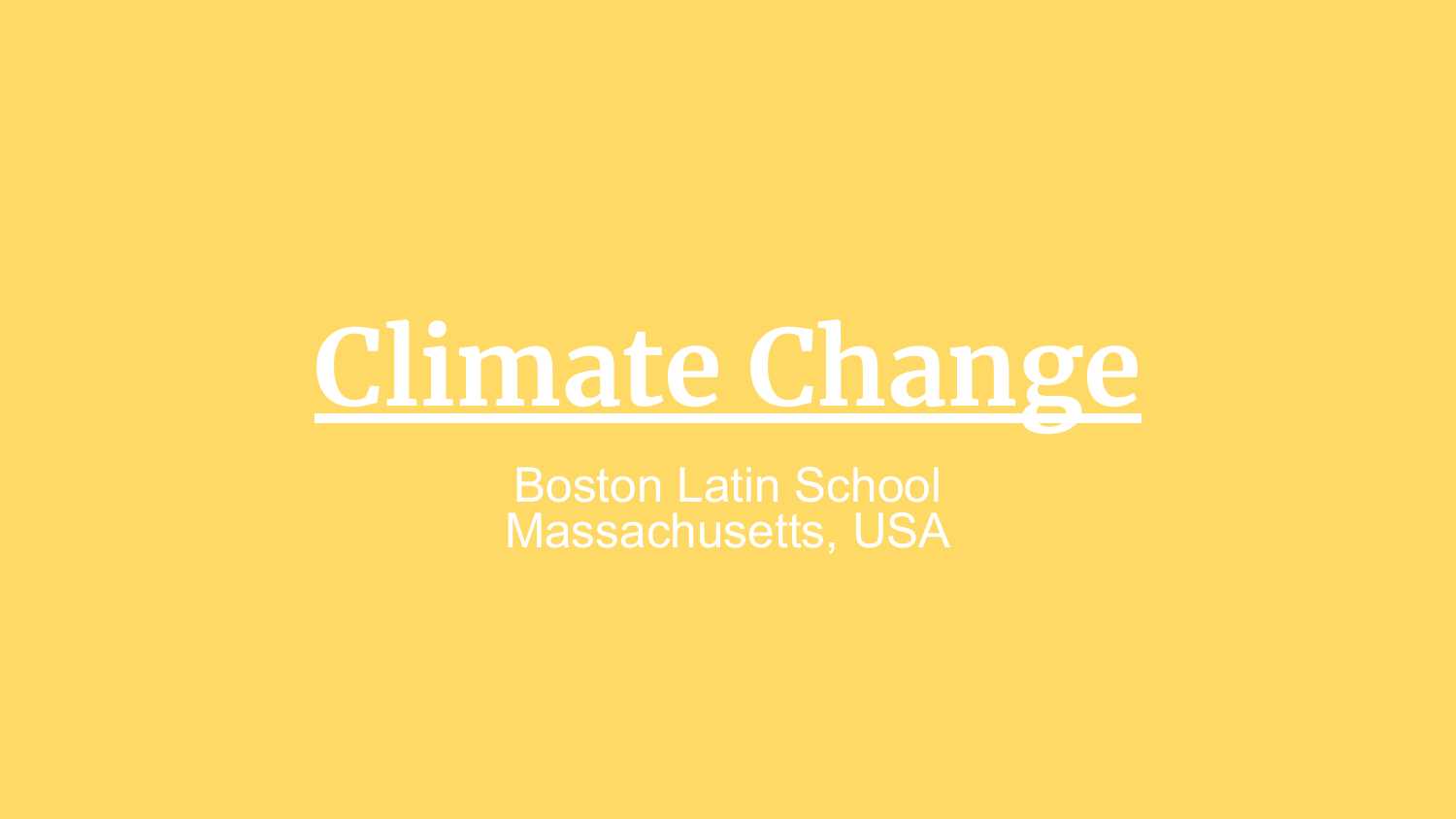

**Climate Change:** The unnatural shift in temperature and weather patterns due to

**Impact on the World:** Extreme weather patterns, intense hot/cold conditions, and

*Causes and Effects of Climate Change; National Geographic:* https://www.youtube.com/watch?v=G4H1N\_yXBiA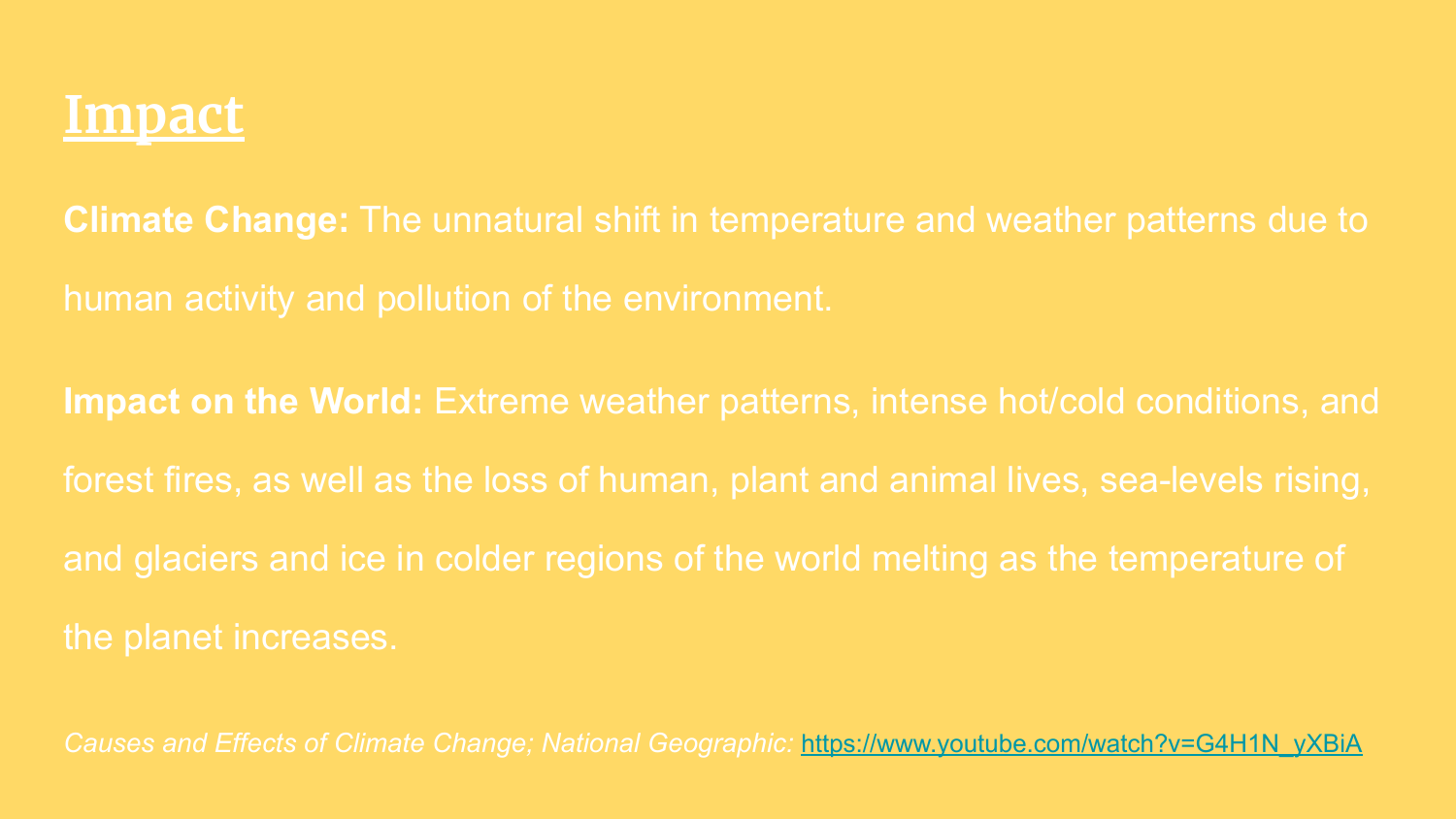#### **Objective**

environment actively by making lifestyle changes (ex: recycling, not littering, etc),

and trying to decrease the negative effects of climate change on the environment

in order to improve the world that current and future generations will live in.

*Three Solutions that can Slow and Stop Climate Change; Nova; PBS: https://www.youtube.com/w*

*atch?v=YoZF16PZYoU*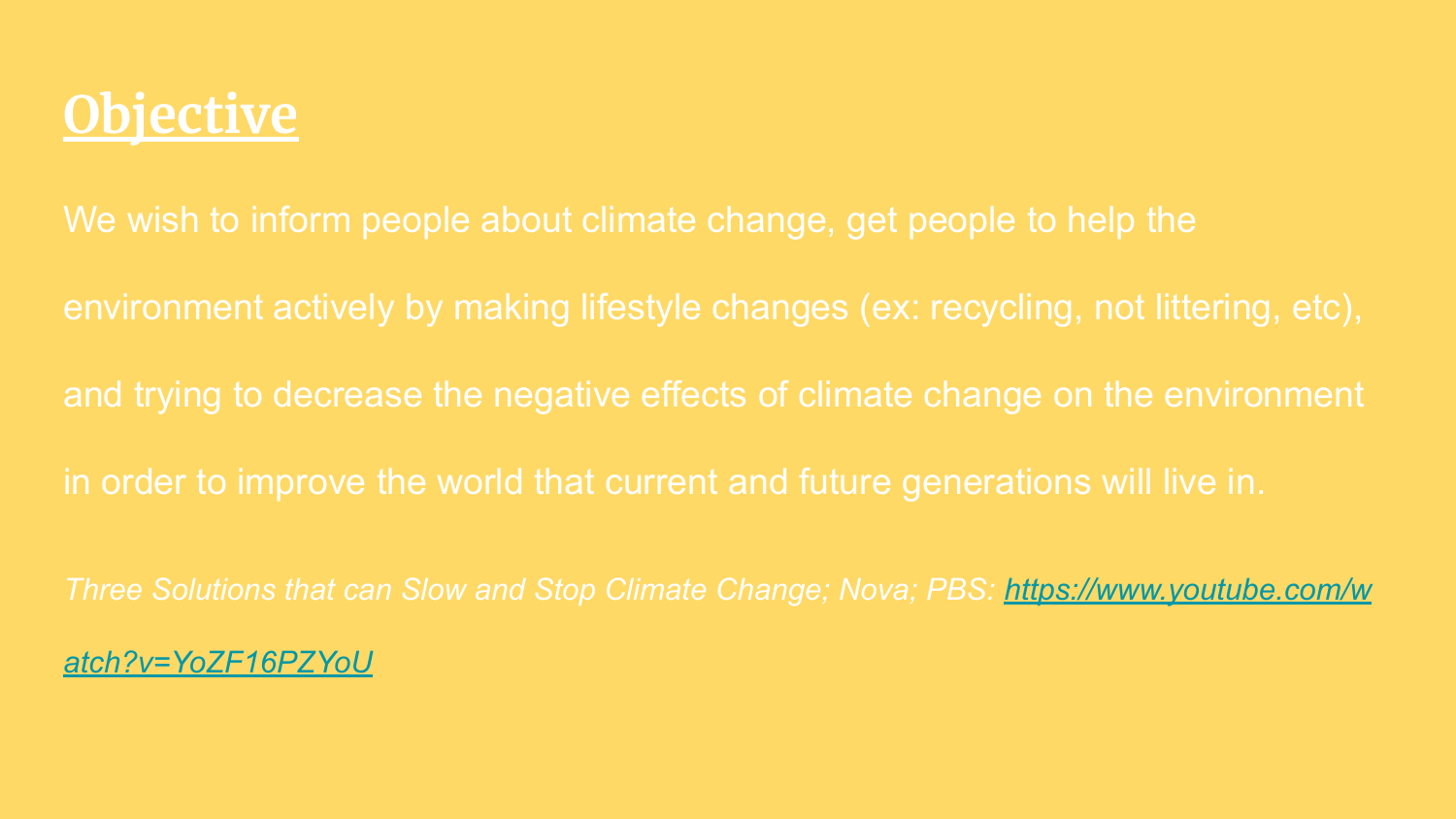#### **Stakeholders**

- The people of Earth (Us)
- environment and climate change)
- NGOs that are trying to improve the environment

Ex: *Berkeley Library:* https://guides.lib.berkeley.edu/c.php?g=496970&p=3427176

- Groups trying to raise awareness about the climate change crisis
	- Ex: *Youth-in-action; United Nations:* https://www.un.org/en/climatechange/youth-in-action ACE (Action for the Climate Crisis): https://acespace.org/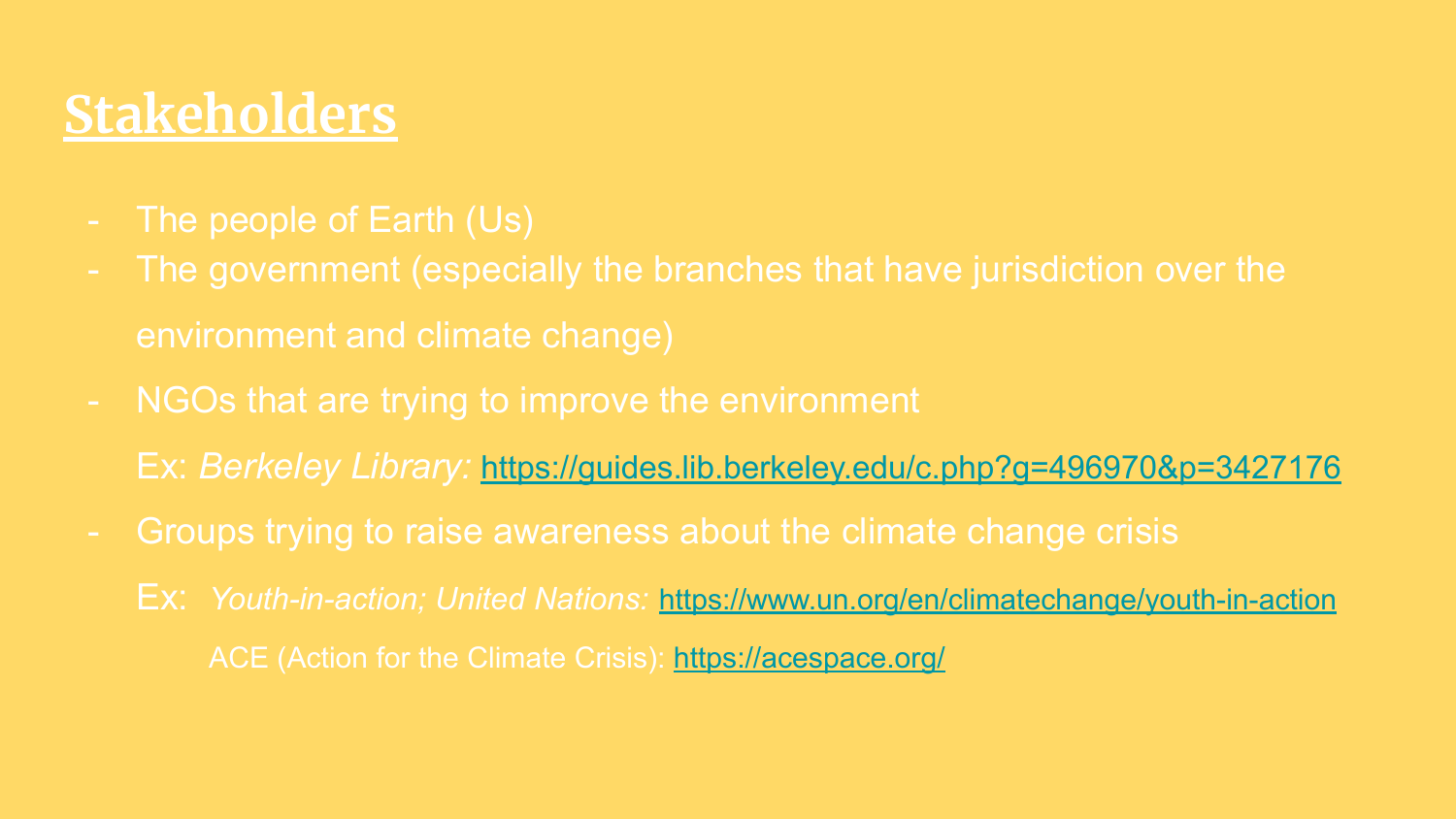

**BLS Students:** Ailin Chen, Coco Palmer, Christian Snape, Charlotte Wall, and

**Partner School(s):** St. Paul High School, St. Thomas School, Troyeshchyna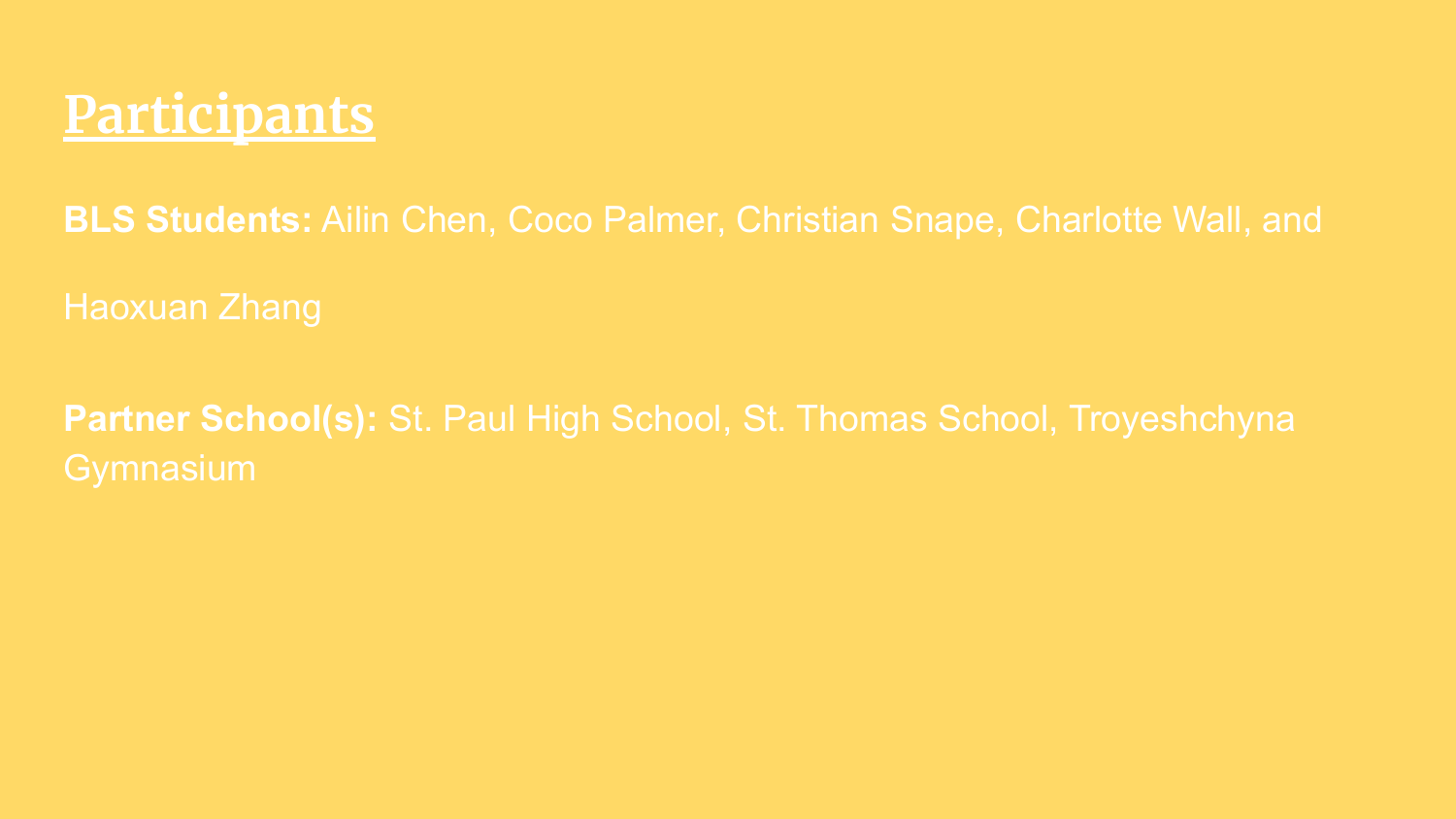#### **Addressing the Issue**

**Locally:** Talking to people such as friends, family, neighbors, our schools, factories, local government, etc., about ways to decrease climate change and its effects.

**Nationally:** Sending messages to government officials and NGOs about investing more time and money towards stopping climate change.

**Globally:** Sending messages to more NGOs and possibly governments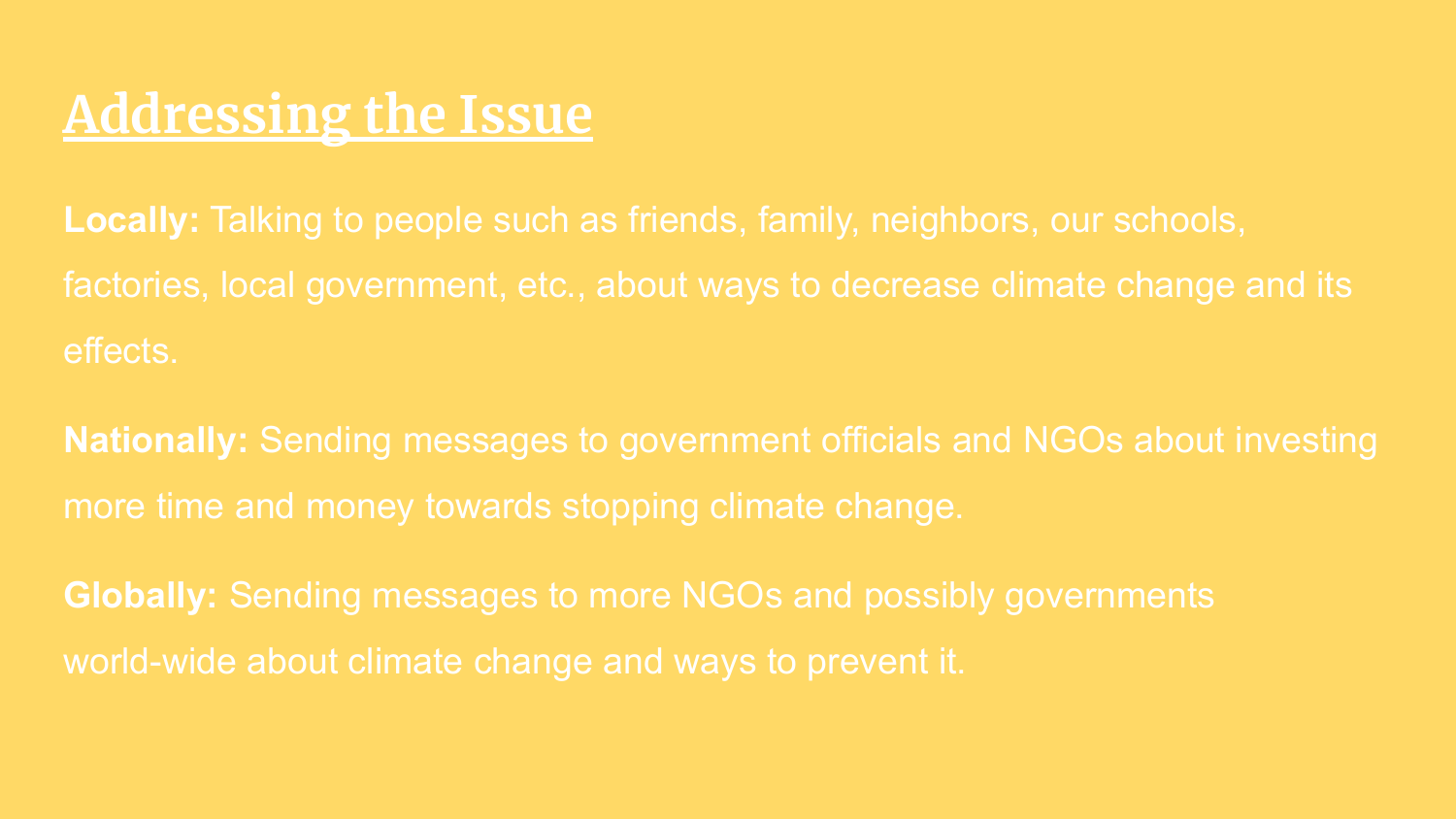# Earth Day Celebration

St. Paul High School Kaohsiung, Taiwan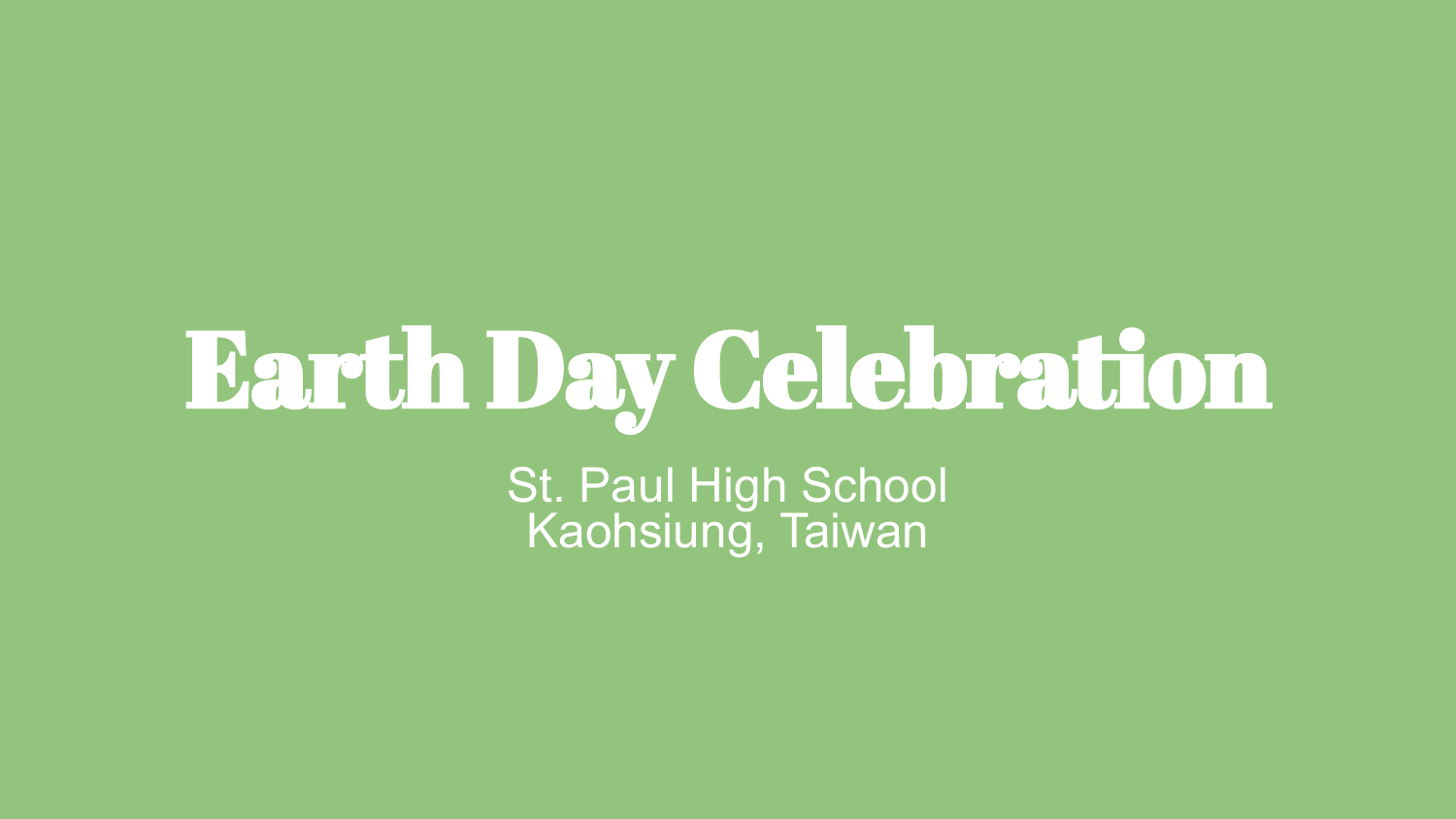#### Date of Earth Day celebration: 4/25

April 22 is Earth Day, an annual celebration set up in 1970 in support of environmental protection across the world. Taiwan is an incredibly environment-conscious country and has a big focus on sustainability and green initiatives. So, there's no better place to get into the Earth Day spirit than right here. Here's some of the most eco-friendly places on the island and some of the best initiatives the country has to offer to get you into the Earth Day spirit in Taiwan.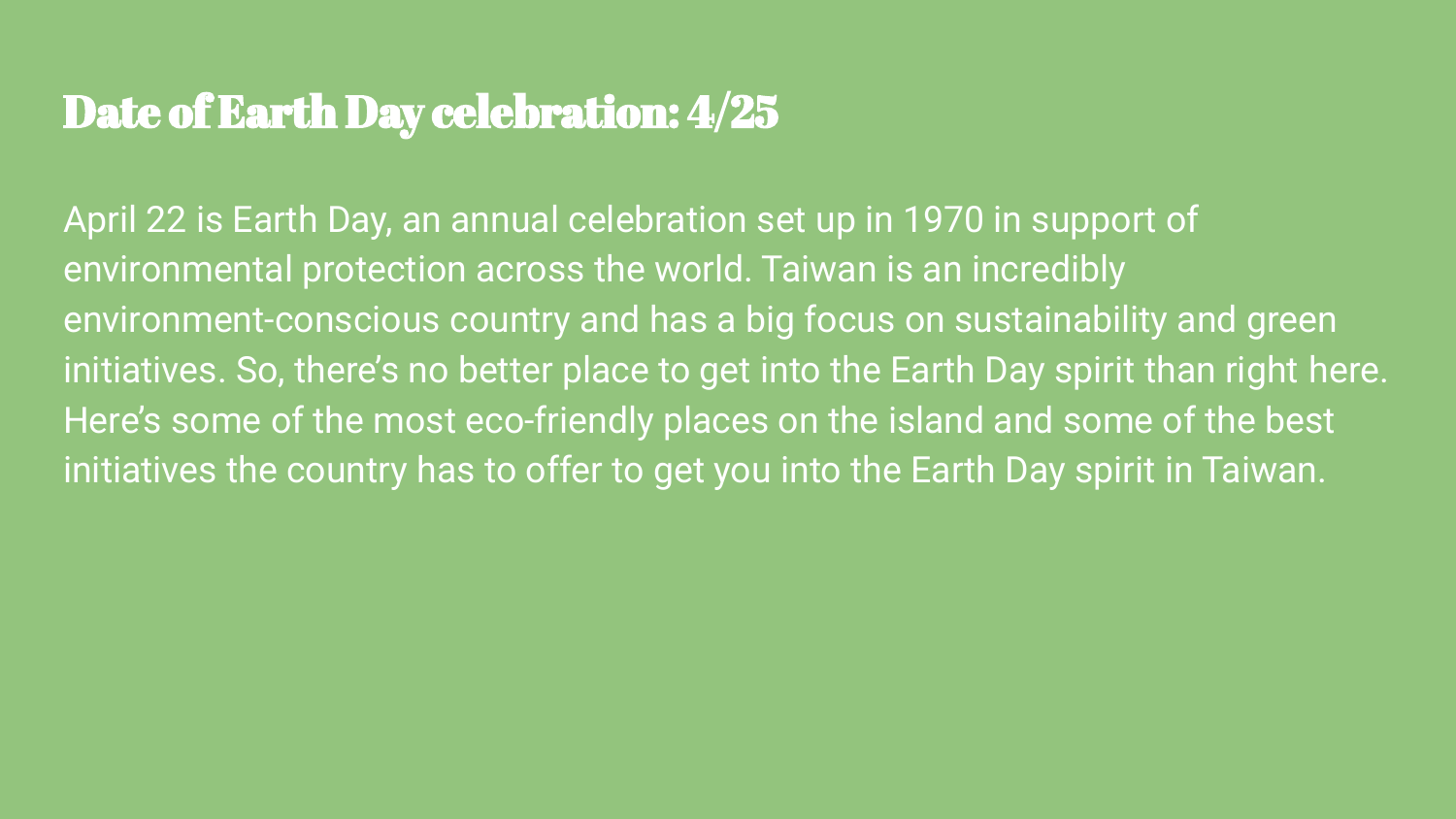#### 30 Minutes for Mother Earth

Earth Hour is a worldwide movement organized by the World Wildlife Fund. The event is held annually, encouraging individuals, communities, and businesses to turn off non-essential electric lights, for one hour, as a symbol of commitment to the planet.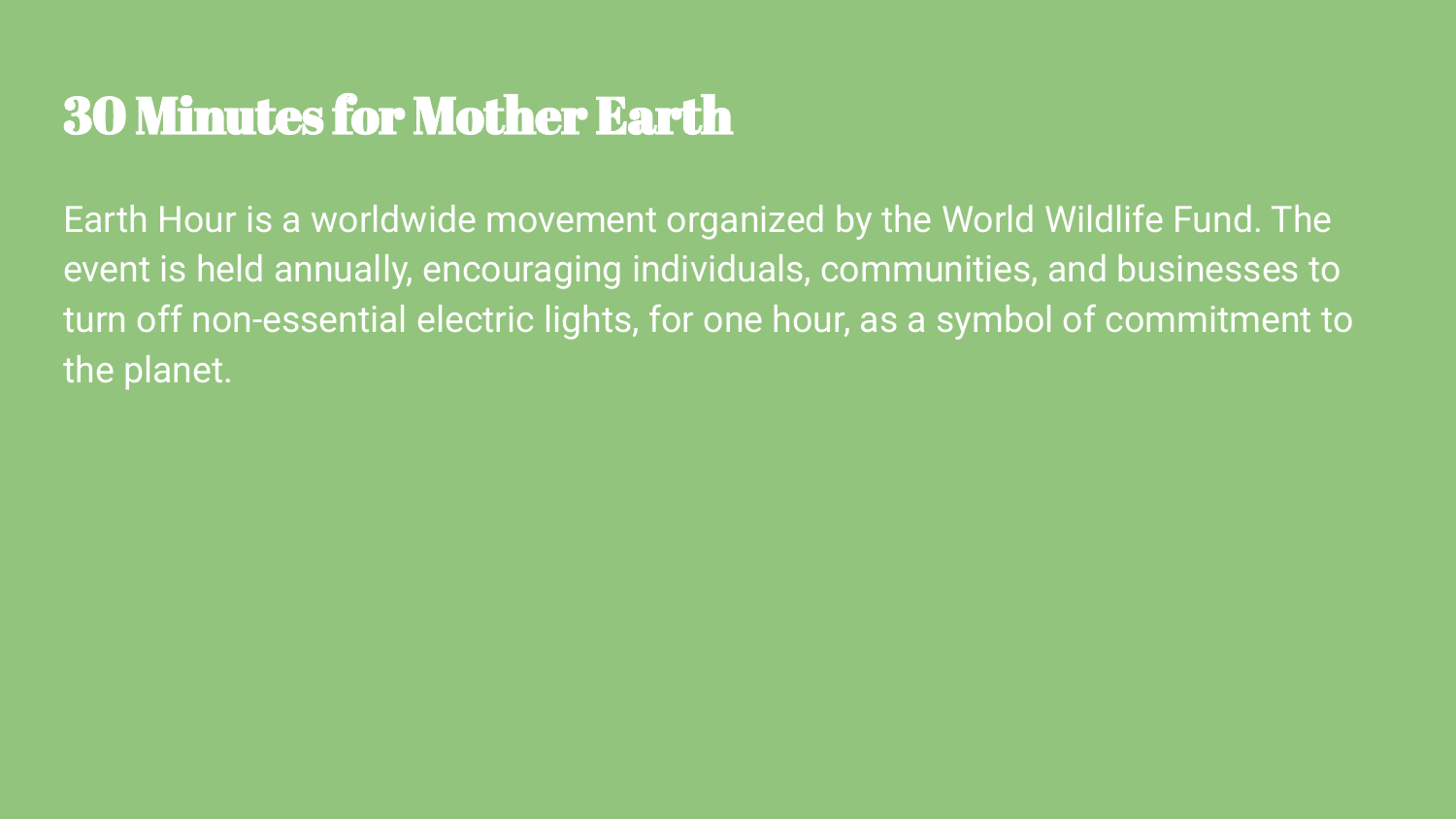#### What to do during 30 minutes

- Open the windows and doors wide
- Make a resolution for save environment
- Be creative, create a masterpiece
- Talk about nature
- Go out , have walk
- Switch off your gadgets
- Talk on environmental friendly tips.
- Sing songs
- Meditate
- Think and speak, what if the world has no power?

Make this practice at home as well, by switching off your lights, you can make a substantial difference in energy consumption and can help reduce the effect of global warming on this planet. Earth day is our green Planet's Birthday; celebrate it every day.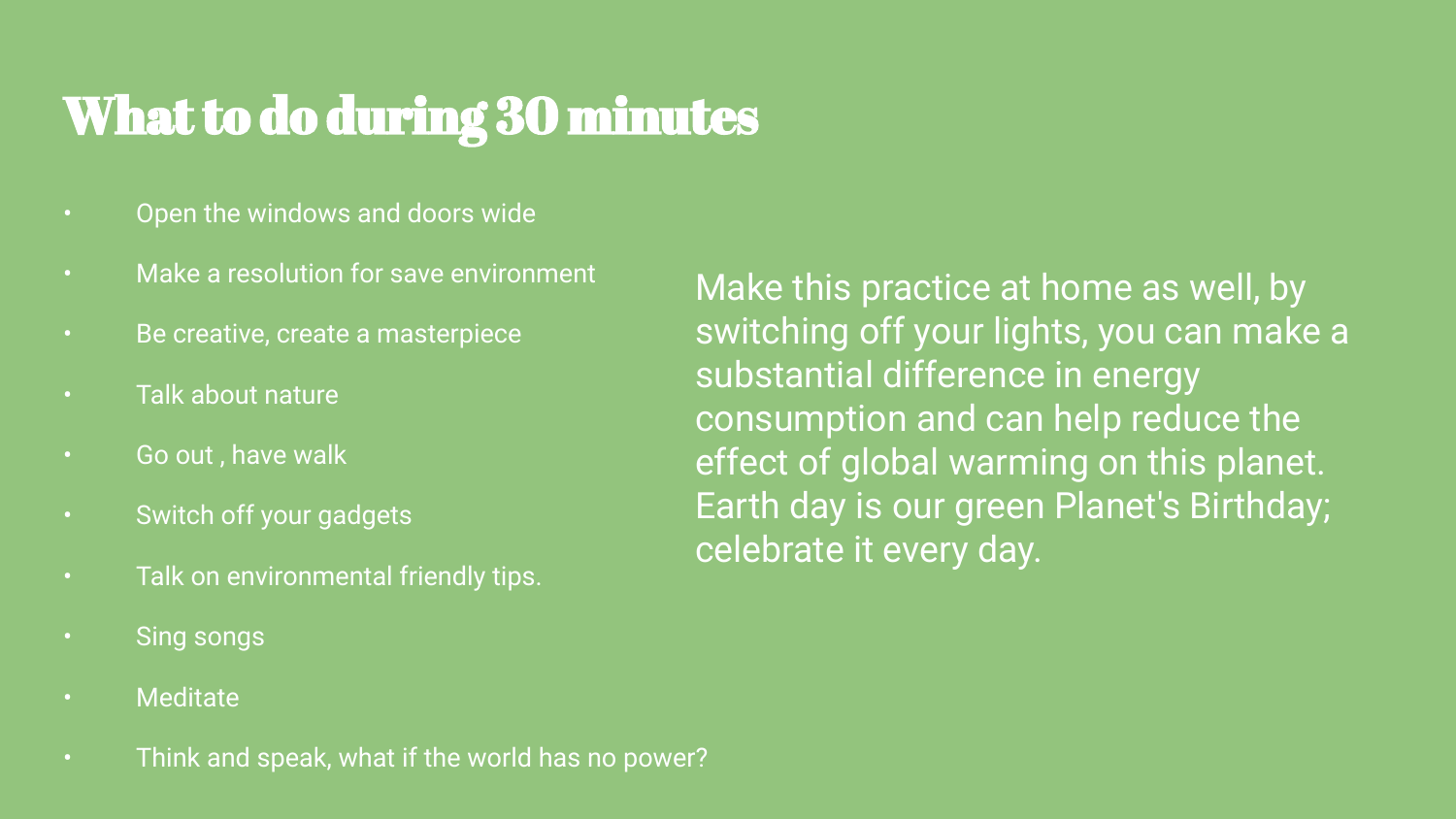### **Water Conservation**

St. Thomas the Apostle Illinois, USA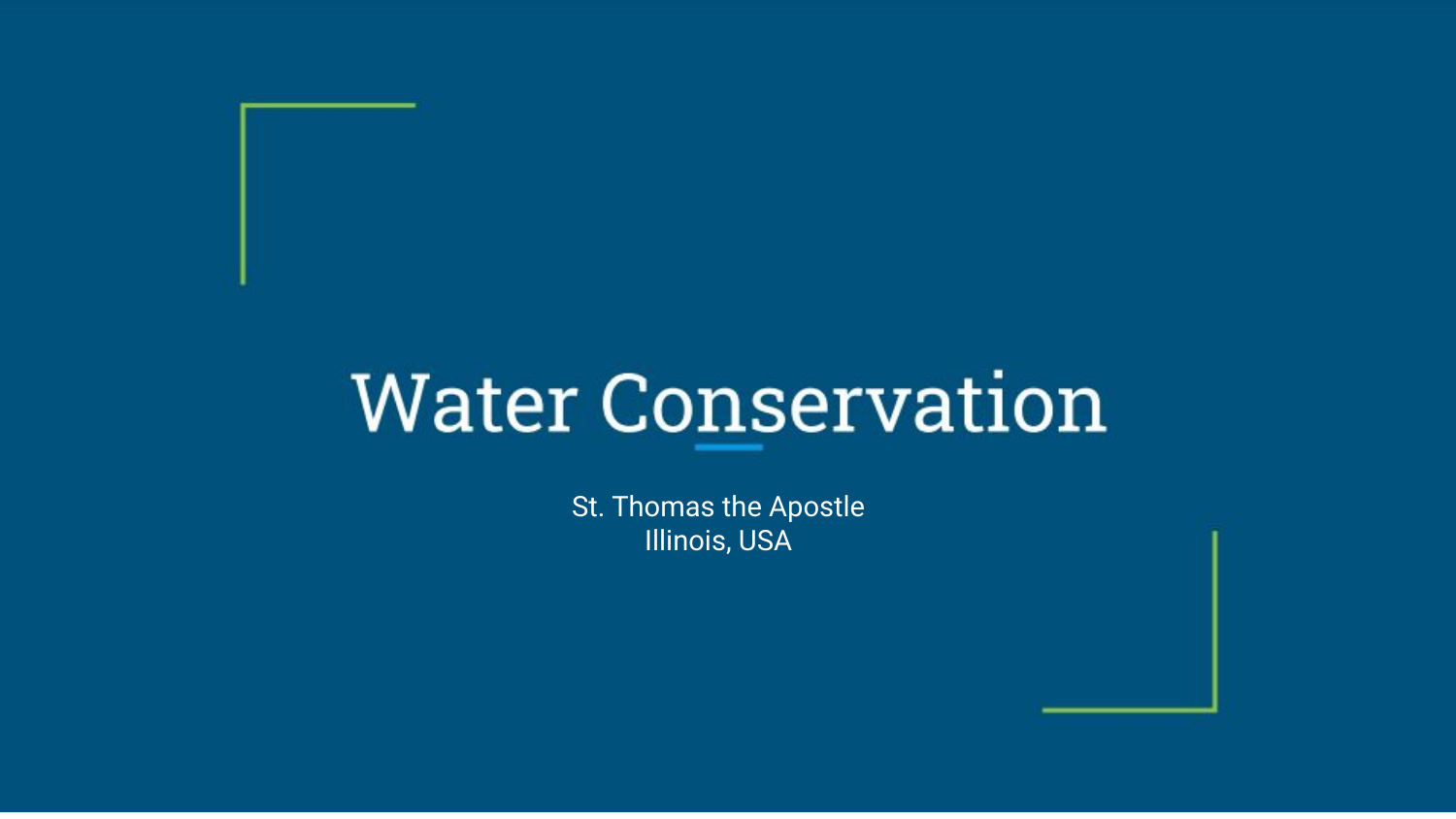#### Why water is endangered

- Water is being wasted every day  $\bullet$
- The average american family uses over 300 gallons of water  $\bullet$ per day at home
- We, throughout the world, use 10 billion tons of water on a  $\bullet$ daily basis
- Climate change is causing shortages and droughts in some  $\bullet$ areas, and floods in others.
- Fertilizer is another threat- it poisons the water  $\bullet$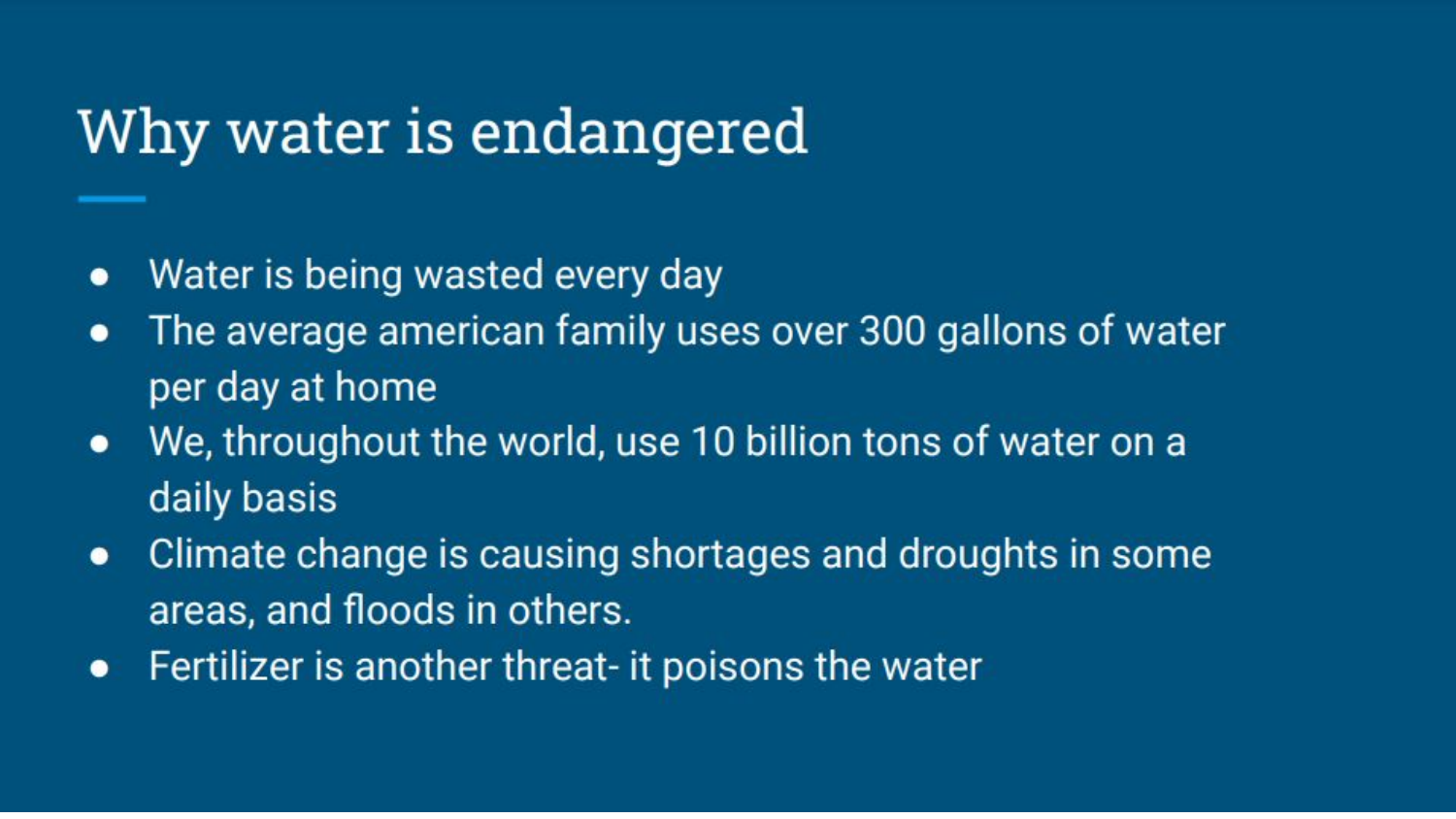#### Wetlands

- Over half the world's wetlands have disappeared  $\bullet$
- Wetlands are mainly threatened by human activity  $\bullet$
- People destroy wetlands to use as land for other things, such as  $\bullet$ for building homes on
- People mow the grass on top on the wetlands, which makes it  $\bullet$ harder for the wetland to trap water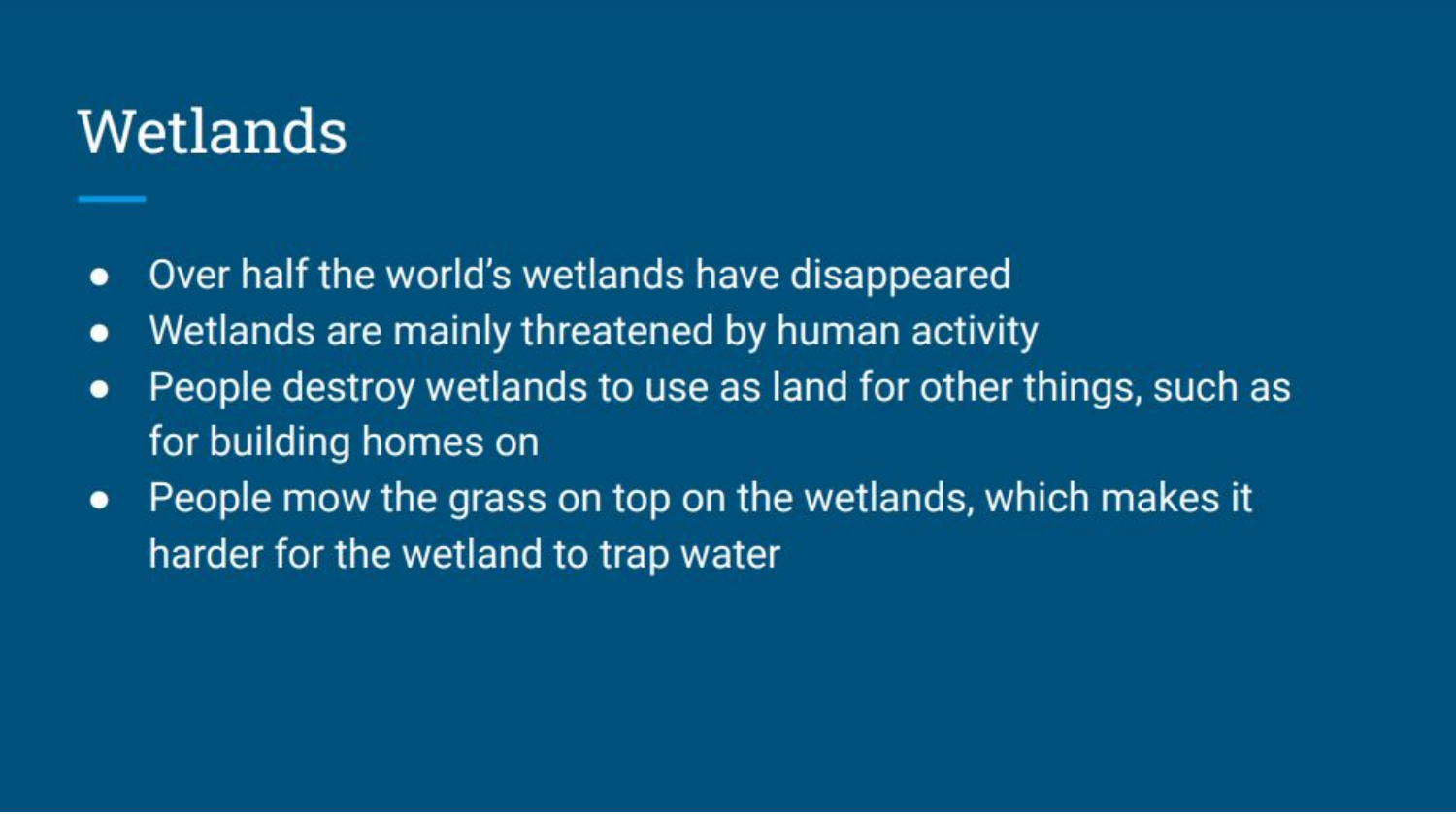#### Ways to help protect water

- Take quick, cold showers  $\bullet$
- Turn off the sink when you aren't using it  $\bullet$
- Don't do laundry or run the dishwasher every day  $\bullet$
- Don't fertilize land  $\bullet$
- Reuse water as much as possible  $\bullet$
- Don't pollute on land or in waters  $\bullet$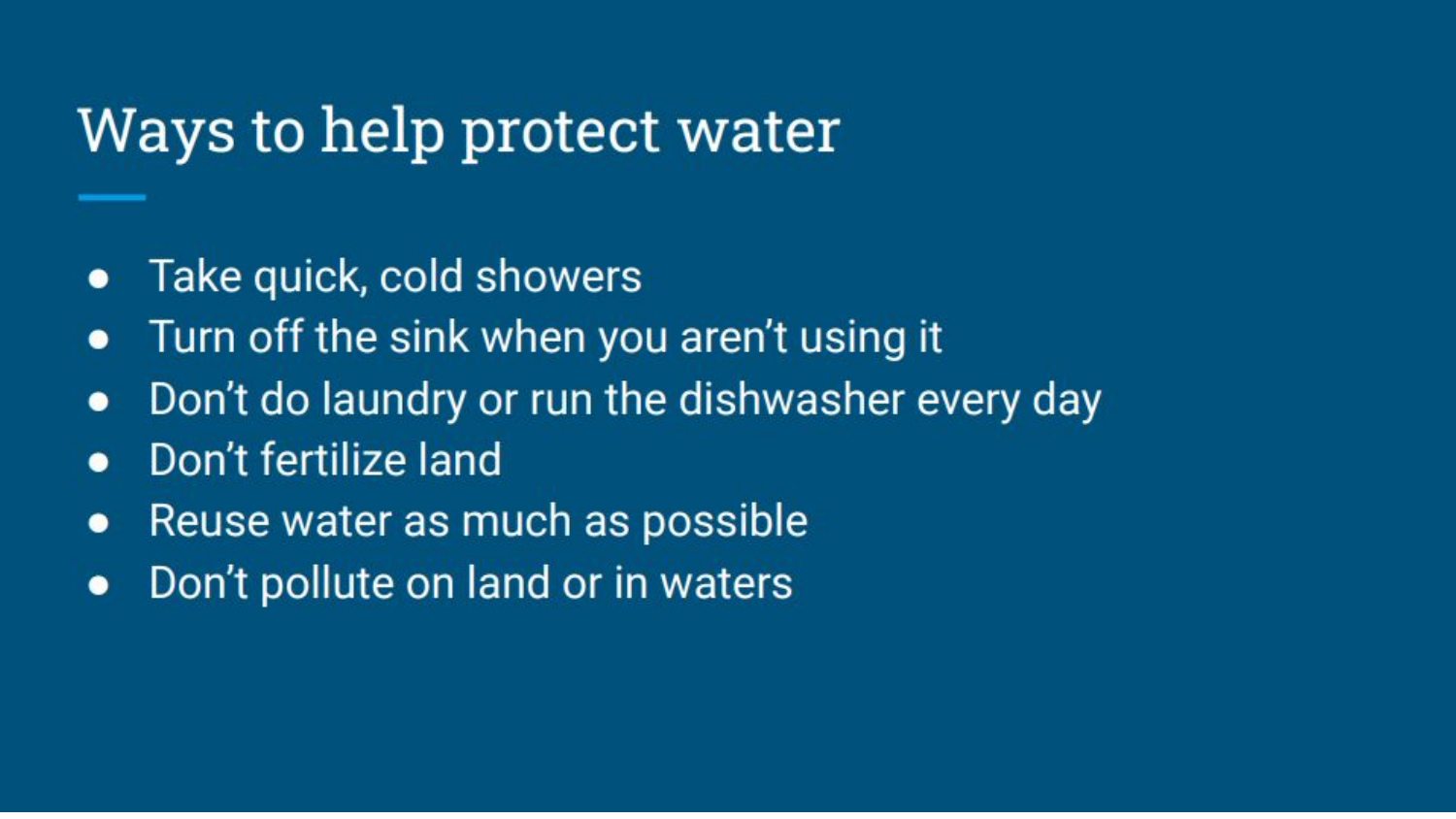#### **Final Results!**

Some students at Boston Latin School hosted a trash pick-up in partnership with an environmental club!